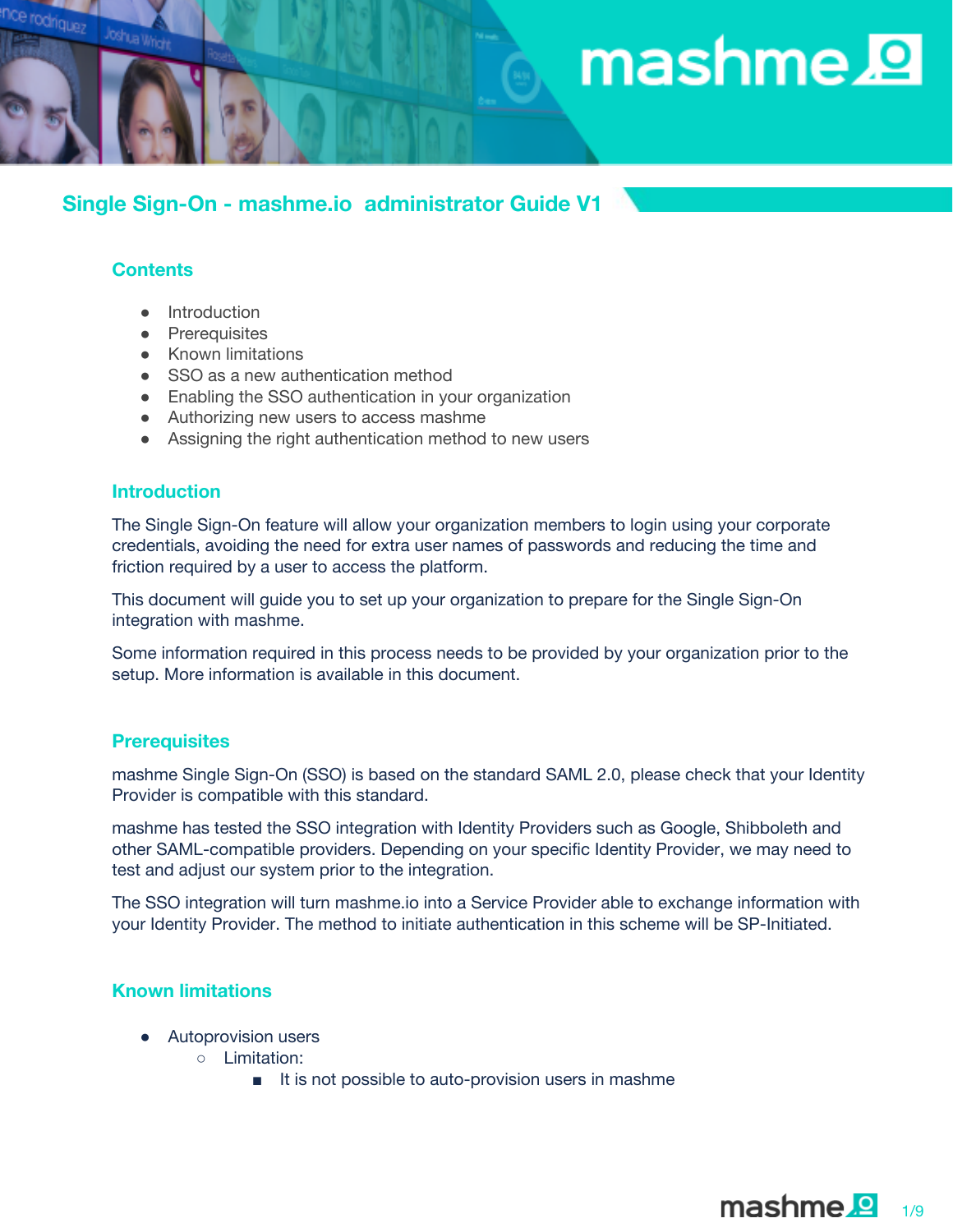- A user must be registered in mashme in order to access the platform, even if the user has been authenticated by the Identity Provider.
- It is not possible to change the authentication strategy for registered users
	- Limitation:
		- The current SSO integration will assign an authentication strategy to new users based on the list of domains configured for SSO in your organization (more information see - Assigning the right authentication method to new users).
		- The organization can not change the authentication strategy for a specific user at this time.
	- Workaround:
		- If your organization requires a change to the authentication strategy for a user, contact the mashme support team and your request will be managed directly by them.
- It is not possible to change the domains configured for SSO in your organization (more information see - Enabling SSO authentication in your organization)
	- Limitation:
		- The current SSO integration will have a set of domains used to assign the right authentication strategy when a new user is registered.
		- The organization can not change the set of domains for your organization at this time.
	- Workaround:
		- If your organization requires to change the set of SSO domains, contact the mashme support team and your request will be managed directly by them.

# **SSO as a new authentication method**

When SSO is activated for your organization, mashme.io will present two different authentication methods for all users:

- Regular login: using the user's email and password
- SSO login: using the corporate identity provider

Each user will have a unique authentication method thus only one option will allow the user to access the platform. Please, contact your organization's support team if you have any questions regarding what authentication method has been assigned to you.

The organizations will have both authentication methods available in order to onboard users that do not belong to the organization and SSO corporate authentication.

Depending on the authentication method, the platform will generate a different output related to:

- Email notification templates
	- The user onboarding email template will not have a password with SSO authentication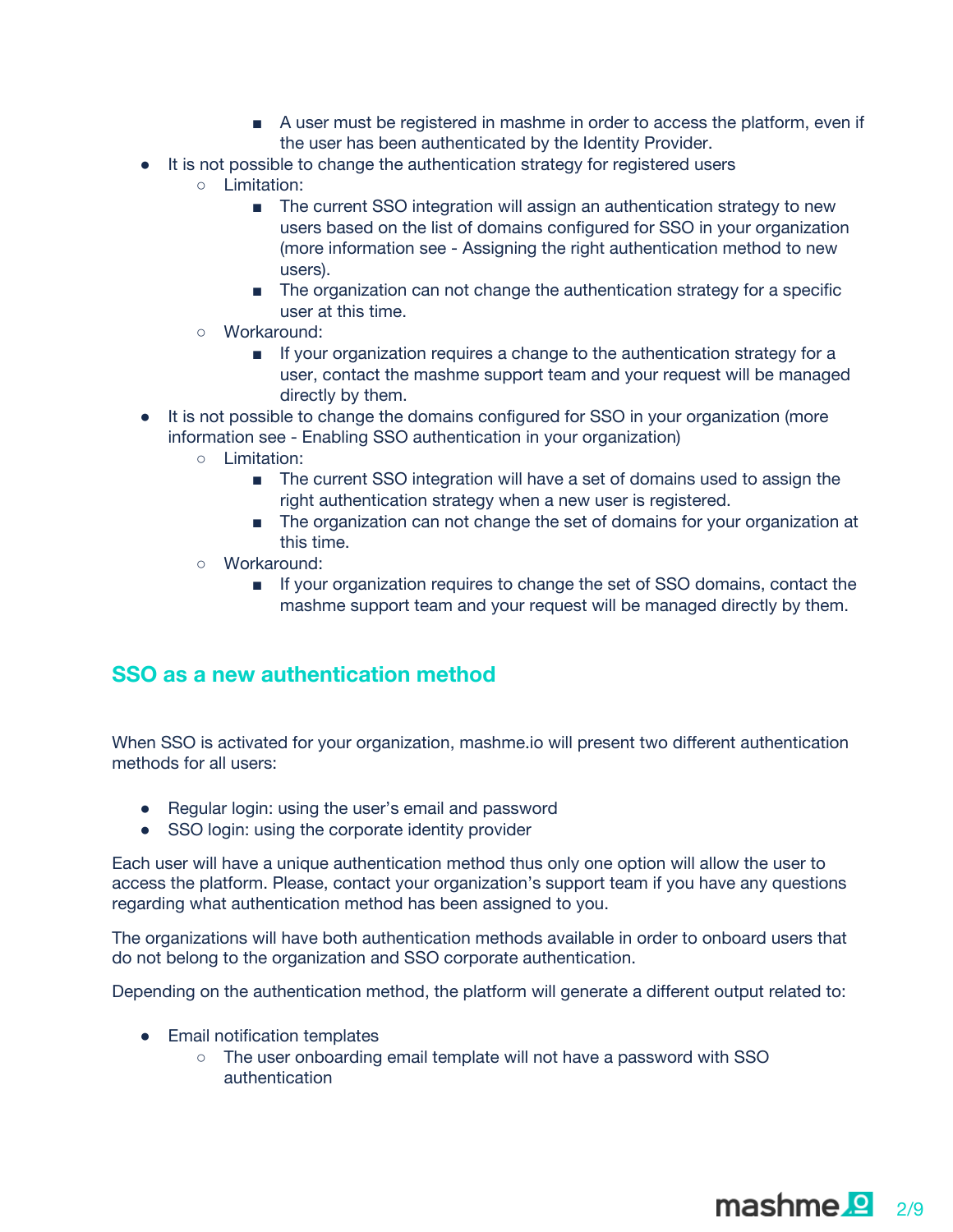- Login
	- $\circ$  A user with SSO authentication will be warned when attempting to use the regular login
- Forgot password
	- A user with SSO authentication will be warned when using the 'forgot password' action
- Reset password
	- $\circ$  A user with SSO authentication will not have the 'reset password' link in the user profile

## **Enabling the SSO authentication in your organization**

In order to enable or disable the SAML-SSO authentication in your organization, you need to contact the mashme support team.

Besides the requisites described in the SSO integration guide, from the administration point of view the most important aspect to configure is the list of corporate domains that coexist in the Identity Provider.

Those domains will be used by the platform to assign the right authentication strategy for new users, as explained in the next section.

In order to change the list of domains configured in your organization, you need to contact the support team.

#### **Authorizing new users to access mashme**

It is mandatory to be a registered user in mashme in order to access the platform. This is also mandatory for SSO users.

If any user tries to access mashme through the SSO feature without being registered, an error code (M207) will be displayed to let the user know the reason.

Given that, a user can be authenticated by your Identity Provider but not authorized to access mashme if the user has not been registered previously.

## **Assigning the right authentication method to new users**

As explained in the previous section, your organization needs to provide a set of domains that are covered by your Identity Provider.

The platform will use that set of domains to assign the SSO authentication method for those users whose email address contains a domain in that list.

In order to change the authentication method for any user, you need to contact the mashme support team.